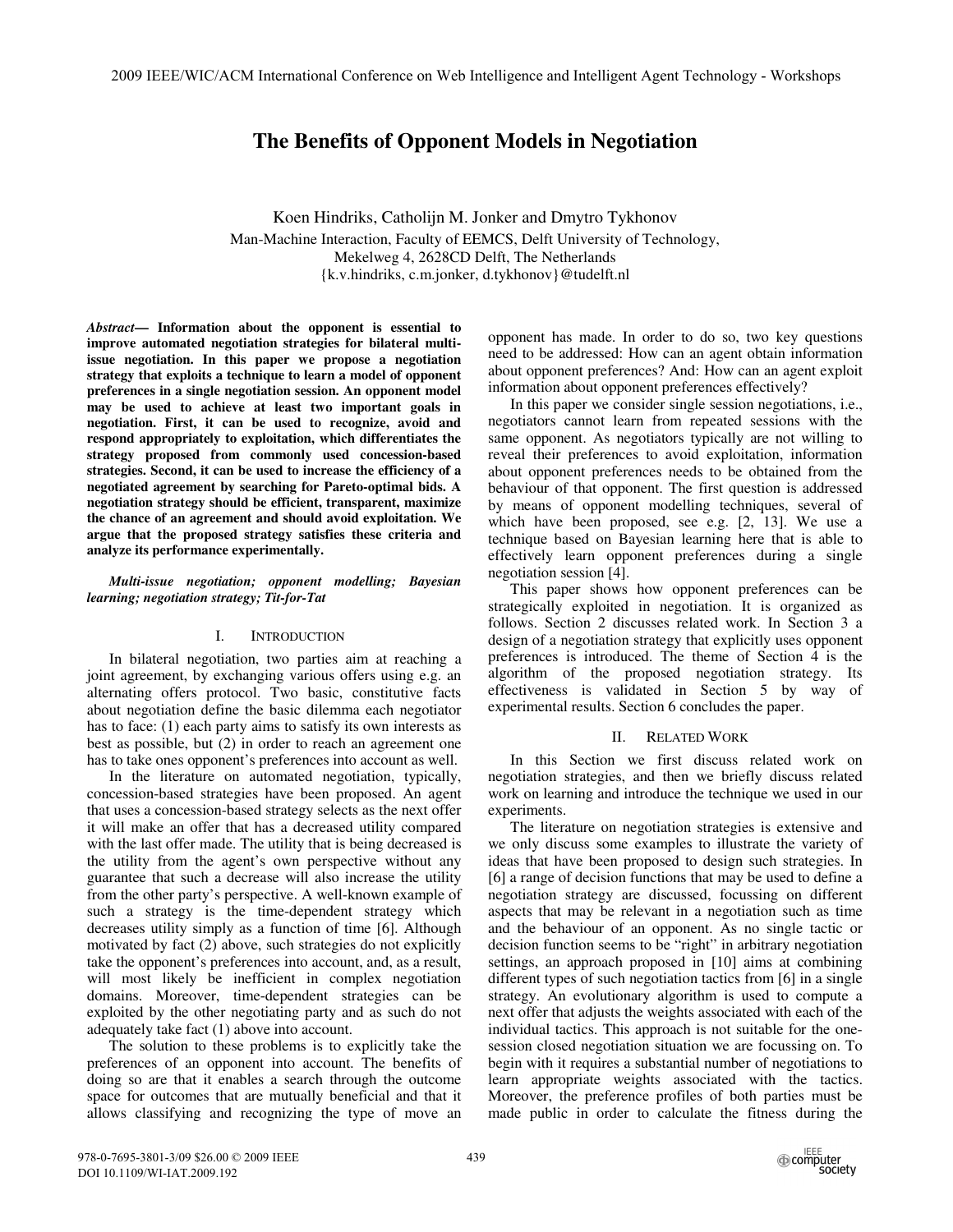learning phase. As a result, the weights learned to combine the strategies only yield efficient negotiations in negotiation setups that are one-session and closed.

The negotiation strategy of [7] can be used in one-session closed negotiation setting. It postpones concessions by using domain knowledge to offer bids that increase the utility (and thus acceptability) for the opponent without decreasing the utility associated with the offer for the agent making the offer. Such offers increase the chances of a proposed tradeoff that is good for both parties. Nevertheless, this strategy concedes even if the opponent does not.

The concession-based negotiation strategy of [8] determines the size of its next concession mainly on the basis of the utility gap between the last bids of the agent and the opponent. The next bid configuration, however, is based purely on the agent's own preference profile and thus reaches no win-win outcomes. Its time-dependent nature means that it can be exploited by the opponent.

To tackle the problem of exploitation, in [6], a number of variants of Tit-for-Tat tactics are discussed that belong to the family of so-called behaviour-dependent tactics. These tactics, however, do not use an opponent model and only vary utility of the agent's own perspective consistently. These tactics thus are blind to the preferences of an opponent. The behaviour generated by such a tactic therefore is not transparent and may be hard to understand from the opponent's point of view. With Axelrod [1984], we consider transparency an important feature of any strategy, which has motivated the design of the strategy introduced here. Transparency may be achieved by using available knowledge about the preference profile of the opponent, as explained in Section 3.

Various approaches to learning in a negotiation context have been based on forms of Bayesian learning, e.g. [4, 13]. For the negotiation situations we are focusing on, we need a technique that is able to learn the opponent profile during one session, such as the Bayesian learning technique introduced in [4], which we chose as a building block in this paper.

#### III. NEGOTIATION STRATEGY DESIGN

The preferences of an opponent can be used in at least two ways. First, it can be used to propose efficient Paretooptimal offers. Finding such offers requires that the Pareto frontier can be approximated which is only feasible if a reasonable model of the opponent's preferences is available. Second, it can be used to recognize and avoid exploitation. The strategy we propose is inspired by a classification of negotiation moves as described in [3] and the Tit-for-Tat tactic, discussed in [1] and – in a negotiation context – in [6]. As learning techniques will not provide perfect models of an opponent's preferences a strategy should be robust with respect to such imperfections. We return to this last point in the Section 5. The design of the negotiation strategy proposed in this paper is based on a number of observations and criteria that we want the strategy to satisfy. The main criteria are that the strategy should be *efficient, transparent, maximize the chance of an agreement and should avoid exploitation.* 



Figure 1. Classification of negotiation moves

The first observation relevant to the design of our strategy is that the availability of information about the preferences of an opponent enables an agent to classify the moves its opponent makes. Here, we use a classification of moves proposed in [3] and illustrated in Figure 1. The move classification is presented from the perspective of agent A.

Given that agent A's last offer is marked by the arrow "Current Bid of Agent A", the agent has a number of choices for making a next negotiation move. A *silent move* does not change utility of either party significantly. A *concession move* decreases own utility but increases the utility of the opponent. A *fortunate move* increases utility for both parties whereas an *unfortunate move* does the opposite. Note that a fortunate move can only be made if the current bid is not already on the Pareto frontier. A *selfish move* increases own utility but decreases the opponent's utility. Finally, a *nice move* increases the opponent's utility but does not change the agent's own utility.



Figure 2. Example responses for an (a) unfortunate move, (b) selfish move, (c) concession move, and (d) fortunate move.

Based on this classification a simple suggestion would be to "mirror" each move of an opponent by making a similar move, which would implement a Tit-for-Tat-like tactic. The basic idea of a Tit-for-Tat strategy in a multi-issue negotiation context would be to respond to an opponent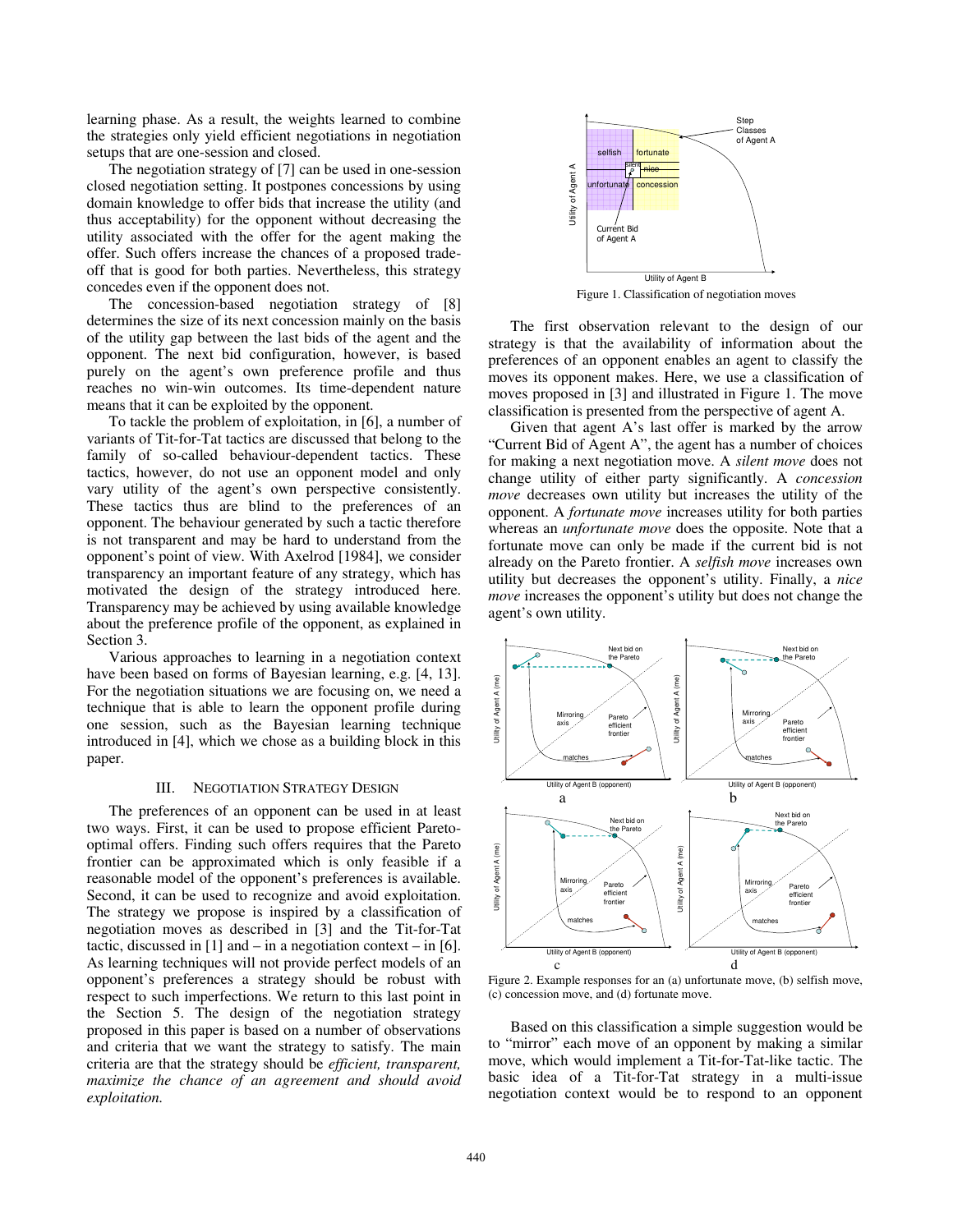move with a symmetrical one. That is, "match" the move as depicted in Figure 2 by mirroring it in the diagonal axis.

First note that each type of move would indeed result in a response move in the same class. In particular, responding to a *concession move* of the opponent with a *concession move* itself arguably is one of the most reasonable responses one can make. All rational negotiation strategies will attempt to make concession moves at some point during a negotiation. Moreover, the "mirroring" strategy would avoid exploitation as a selfish move of the opponent would result in a selfish response move. Such a response would be a *signal* to the opponent: "I am prepared to make a concession towards you only if I get something in return. If you pull back I'll do the same".

A mirroring strategy would, however, be too simplistic for several reasons. A mirroring strategy is not rational in the case of an unfortunate move, as there is no reason to decrease the agent's own utility without increasing the chance of acceptance of the proposed bid by the opponent. Furthermore, observe (compare Fig. 2) that unfortunate moves move away from the Pareto-optimal frontier, and thus would not satisfy our efficiency criteria.

In order to remove these deficiencies, we propose to first mirror the move of the opponent and thereafter make an additional move towards the Pareto frontier, i.e. a move towards the approximated Pareto frontier that is computed using the learned opponent model and the agent's own preference profile. There are multiple ways to do this and the choice is not straightforward. What is clear is that the move towards the Pareto frontier should not further *decrease* the agent's own utility as this would invite exploitation tactics. Furthermore, it also does not seem rational to further *decrease* the opponent's utility as this would result in *selfish moves* to arbitrary moves of the opponent.

The final observation that motivated our choice is that *increasing* the agent's own utility by moving towards the Pareto frontier actually *minimizes* the chance of reaching an agreement when this strategy would be used by both parties, which would violate one of our design criteria for a negotiation strategy. To explain this, consider two agents that would mirror an opponent's move and then, seen from the perspective of Agent A in Figure 2, would move straight up towards the Pareto frontier (Agent B would move right) which would *only* increase own utility. The other agent in this case would consider such a move a selfish move and respond similarly, thereby minimizing the chance of reaching an agreement. Of course, this line of reasoning depends on the quality of the opponent model but presents a real problem. To resolve it, the strategy we propose only increases the opponent's utility when moving towards the Pareto frontier in order to maximize the chance of an agreement. The resulting strategy consists of two steps: first *mirror the move* of the opponent and then add a *nice move* to propose an efficient offer (i.e., search for a bid on the approximated Pareto frontier that is on the same iso-curve as the bid obtained by mirroring, see Figure 2). This strategy we call the *Mirroring Strategy* (MS).To gain a better understanding of MS, it is instructive to discuss some of the response moves MS generates. Figure 2 shows examples of

responses to an unfortunate, selfish concession and fortunate move. The response to an unfortunate move is to mirror this move and add a nice move, which results in a concession move (see Figure 2a). This is a reasonable reply as such a move may be interpreted as an attempt (that failed) to make a concession move by the opponent (due to the lack of information about the preferences of its opponent). Such a move which is the result of misinformation should not be punished, we believe, but an attempt instead should be made to maintain progress towards an agreement.

The response to a *selfish move* either results in a *fortunate move* or in a *selfish move*. Figure 2b shows the case resulting in a fortunate move. It should be noted that a fortunate move is only possible if the previous move the agent made was inefficient. This means that in that case the opponent model must have misrepresented the actual preferences of the opponent. In such a case, where our previous move was based on misinformation, we believe it is reasonable to not punish the opponent with a selfish move and give the opponent the benefit of the doubt in such a case. If, however, the previous move would have been efficient, a selfish move most likely would be replied to with a selfish move (since there would be no room to make a nice move towards the Pareto frontier), and it is reasonable to send a clear signal to the opponent that such moves are unacceptable.

Finally, both a *concession move* as well as *an unfortunate move* of the opponent would be replied to with the same type of move (see Figure 2c and 2d). Moreover, if there is room for a nice move towards the Pareto frontier, in both cases the step would be bigger than that made by the opponent, increasing the utility of the opponent even more and thereby again increasing the chance of acceptance as early on in a negotiation as possible.

As discussed, a negotiation strategy should be *efficient, transparent, maximize the chance of an agreement* and should *avoid exploitation*. It is clear that MS aims to be as efficient as possible, which only depends on the quality of the learning technique for modelling opponent preferences. Performance of the learning algorithm used in MS was studied in [5]. The study concludes that the learning algorithm can learn the most important aspects of the opponent preferences in a range of negotiation settings. MS does not aim at exploiting the weaknesses of an opponent strategy. Instead it aims for restoring efficiency whenever an opponent strategy is not able to do so and aims at a fair outcome (see also Section 5 below). MS is transparent as it is proposes a simple response strategy by mirroring an opponent's move and then adding a nice step. The signals thus send by negotiation moves are easy to interpret by an opponent. In particular, MS only punishes an opponent in reply to a selfish move and only does so when the model of opponent preferences matches the actual preferences of that opponent. As a result, MS not only avoids exploitation but also is a nice strategy. MS is nice even when an opponent makes unfortunate moves which are interpreted as "mistakes" on the opponent's part. The strategy moreover maximizes the chance of an agreement as early as possible, which is achieved by the move towards the Pareto frontier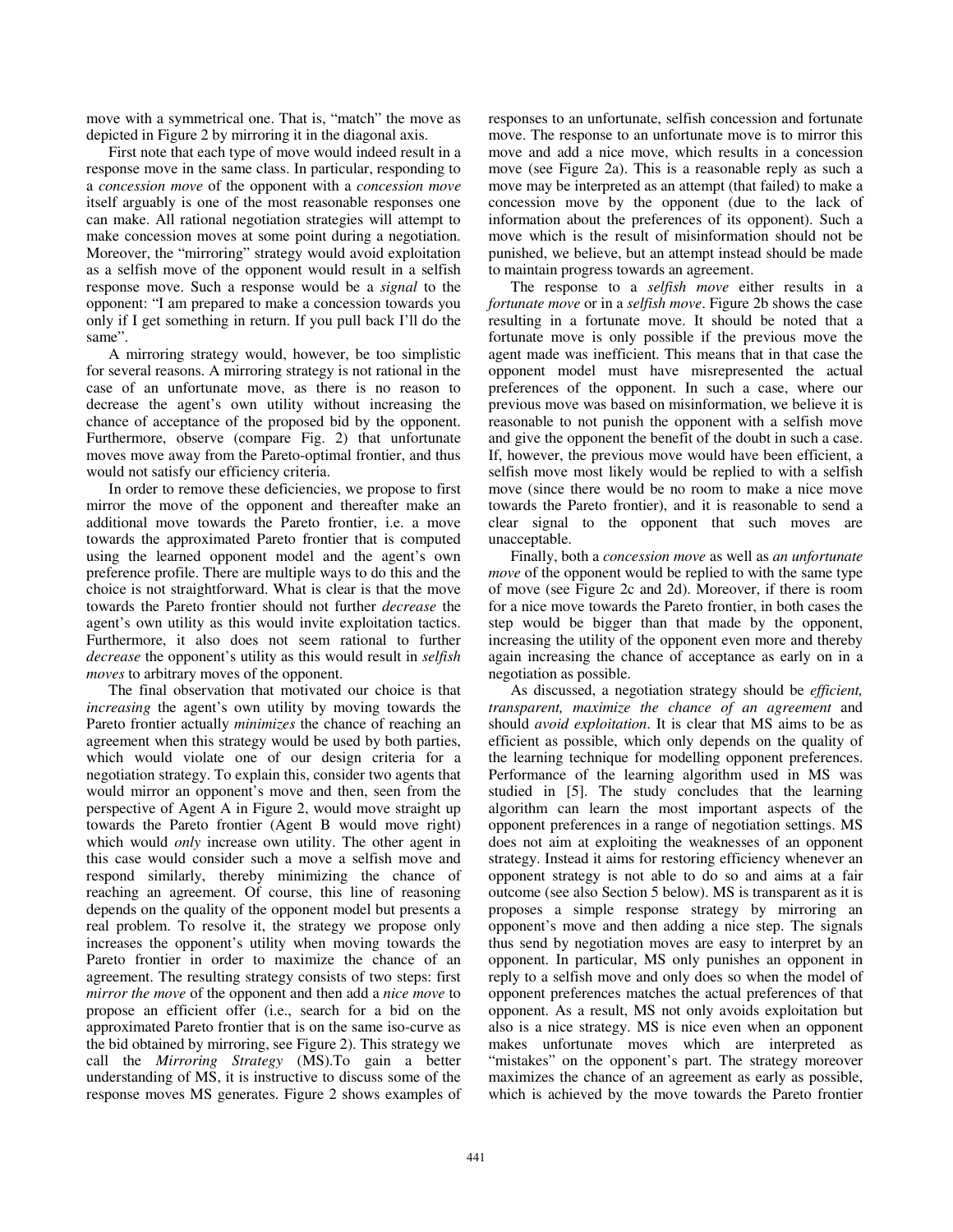that always maximizes the utility of the opponent relative to a particular utility for the agent itself.

## IV. MATHCING STRATEGY ALGORITHM

Here we present the MS strategy in 6 algorithmic steps, including the steps needed for learning an opponent model. The algorithm is presented in Figure 3. As is usual, MS starts

| 1              | Start with a bid of maximal utility w.r.t. the agent's<br>own preference profile:                                                |
|----------------|----------------------------------------------------------------------------------------------------------------------------------|
|                |                                                                                                                                  |
|                | $\omega_0$ = arg max $U(\omega)$                                                                                                 |
| 2              | Receive an opponent's bid $\omega^o$ . Accept the opponent's                                                                     |
|                | bid if its utility is at least high as the utility of own                                                                        |
|                | previous bid:                                                                                                                    |
|                |                                                                                                                                  |
|                | $action = \begin{cases} accept, & U(\omega_i^o) \ge U(\omega_{i-1}) \\ go to step 3, & otherwise \end{cases}$                    |
| 3              | Update the opponent preference model given :                                                                                     |
|                | $\omega_t^o: \widetilde{U}_{t-1}(\omega) \longrightarrow \widetilde{U}_{t}(\omega)$                                              |
| $\overline{4}$ | Classify the opponent's move $\omega_{t-1}$ to $\omega_t$ :                                                                      |
|                | concession : $\Delta U(\omega) > 0$ and $\Delta \tilde{U}(\omega) < 0$                                                           |
|                | unfortunate: $\Delta U(\omega) < 0$ and $\Delta \tilde{U}(\omega) < 0$                                                           |
|                | $\Delta U(\omega') < 0$ and $\Delta \tilde{U}(\omega') > 0$<br>selfish:                                                          |
|                | $\Delta U(\omega) > 0$ and $\Delta \tilde{U}(\omega) > 0$<br>fortunate:                                                          |
|                | where:                                                                                                                           |
|                | $\Delta U(\omega') = \Delta U(\omega') - \Delta U(\omega'_{t-1})$                                                                |
|                | $\Delta \widetilde{U}(\omega') = \Delta \widetilde{U}(\omega') - \Delta \widetilde{U}(\omega'_{i-1})$                            |
| 5              | Calculate coordinates of the matching bid $\omega_t$ ', given                                                                    |
|                | the classification in the previous step:                                                                                         |
|                | fortunate, unfortunate:                                                                                                          |
|                | $\Delta U(\omega_i^o) = \Delta U(\omega_i^{\prime}); \quad \Delta \tilde{U}(\omega_i^o) = \Delta \tilde{U}(\omega_i^{\prime})$   |
|                | selfish, concession:                                                                                                             |
|                | $\Delta U(\omega_i^o) = -\Delta U(\omega_i^{\prime}); \quad \Delta \tilde{U}(\omega_i^o) = -\Delta \tilde{U}(\omega_i^{\prime})$ |
|                | Then the coordinates of $\omega_t$ ' are:                                                                                        |
|                | $U(\omega'_t) = U(\omega'_{t-1}) + \Delta U(\omega'_t)$                                                                          |
|                | $\widetilde{U}(\omega') = \widetilde{U}(\omega'_{i-1}) + \Delta \widetilde{U}(\omega')$                                          |
|                | If $U(\omega)$ <i><reservation i="" value<=""> then stop negotiation</reservation></i>                                           |
| 6              | Find a bid $\omega_t$ that corresponds to the $\omega_t$ and belongs                                                             |
|                | to the approximated Pareto frontier and belongs to<br>the same iso-curve on the $U(\omega'_t)$ :                                 |
|                |                                                                                                                                  |
|                | $\omega_t = \operatorname*{argmax}_{\omega \in \Omega, U(\omega) = U(\omega_t)} \widetilde{U}(\omega)$                           |
| 7              | Send bid $\omega_t$ to the opponent.                                                                                             |
| 8              | Go to step $2$ .                                                                                                                 |
|                |                                                                                                                                  |



by proposing a bid that has maximal utility with respect to the agent's own preference profile (step 1). In step 2 a simple but reasonable acceptance strategy is used which is not particular to MS. A bid from an opponent is accepted when the utility of that bid is higher than that of the agent's own last bid or the utility of the bid it would propose next. Otherwise, the agent will propose a counter-offer. In step 3, the bid received from the opponent is used to update the opponent model with the function  $\overline{U}(0)$  of [4]. Steps 4, 5 and 6 define MS. Step 5 mirrors an opponent's move, after which step 6 determines a nice move towards the Pareto frontier (given the opponent model computed in step 3).

Note, that in the beginning of a negotiation the model of the opponent preferences is inaccurate because it has not been updated yet. However, this is not crucial at this stage of the negotiation given that both agents would start by offering a bid with the highest utility for themselves that is the most rational choice. The initial offer of the opponent is used to make the first update of the opponent model. The second move of the MS strategy can only be a concession or an unfortunate move because the initial offer cannot be improved for either player and, therefore, the other classes of moves are not possible. In this case the size of the first concession in the opponent's utility would be determined by the efficiency of the learning technique. Given the fact that MS always tries to maximize the opponent's utility it will try to make a concession move, thus signalling to the opponent its readiness to proceed in the same manner.

The MS strategy is developed to avoid exploitation by the state-of-the-art rational strategies and tries to match the opponent's moves in a transparent way as it is defined by the design criteria. The MS strategy is experimentally tested in a tournament setting against such strategies (see Section 5). To prevent exploitation by irrational strategies we use a reservation value to limit the concessions made by the MS strategy. The reservation value is defined in the user's preference profile and represents a utility value below which all bids are unacceptable for the agent.

## V. EXPERIMENTAL ANALYSIS

We test the efficiency of the MS strategy in an experimental setup, in which the MS strategy negotiates against automated negotiation strategies available in the literature and against human negotiators. Furthermore, this Section shows that the MS strategy constructed results in a fair agreement for both parties.

As the negotiation setup influences the negotiation performance of a strategy [3], a tournament was set up to test MS in various negotiation scenarios consisting of a domain and a preference profile for both parties. In the tournament, a range of strategies negotiated on different domains against each other. The negotiation sessions were conducted independently from each other and the results were used to evaluate the performance of MS. Each strategy negotiated 50 times against the ZI strategy (see below) and 10 times against other strategies in each scenario.

Performance of a strategy may be influenced by various features of the domain, including the level of opposition, the size of the domain, and whether preferences over issues are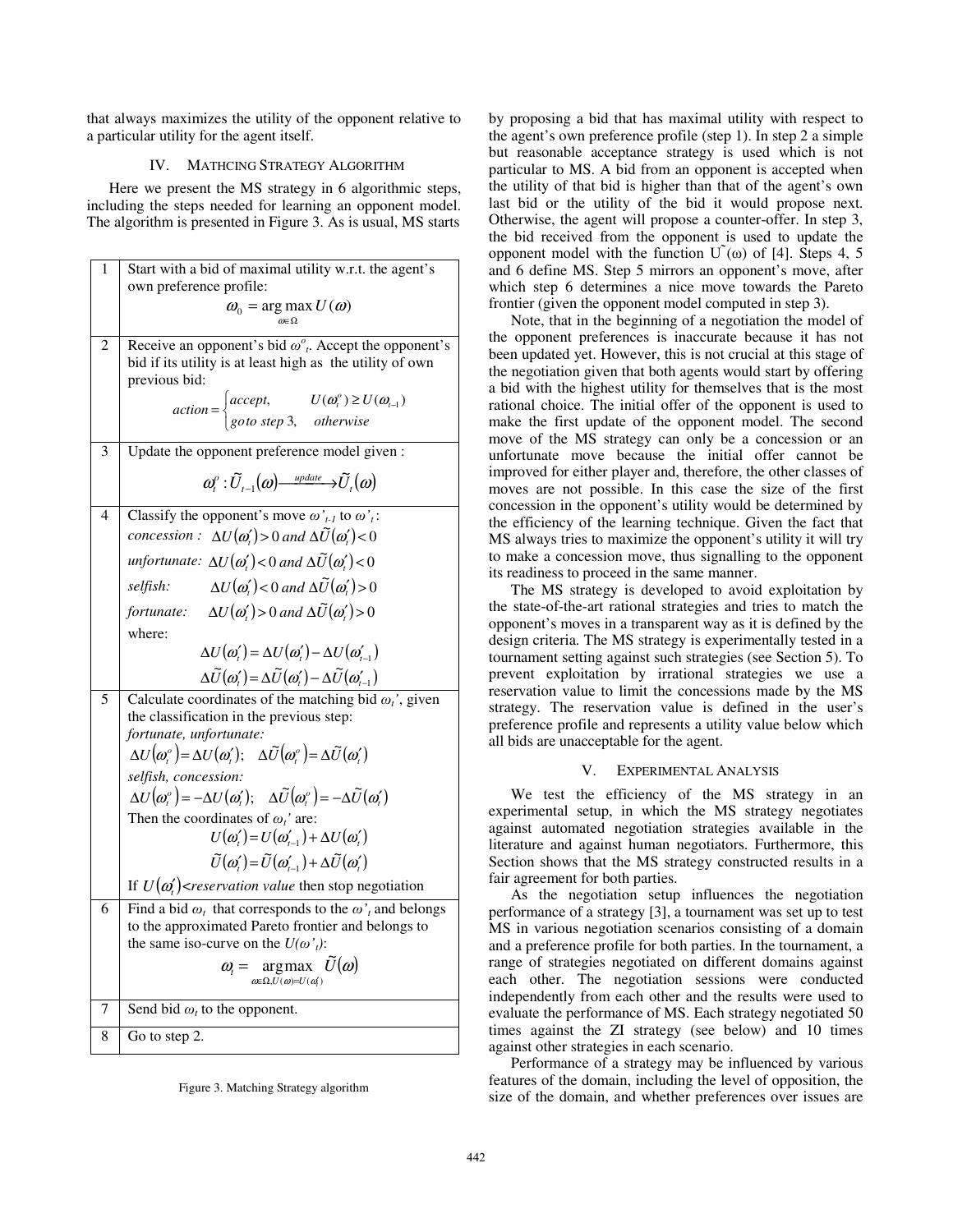predictable or not (cf. [3]). Accordingly, we have selected domain and preference profiles that vary with respect to these features, summarized in Table 1. The level of opposition has been measured with respect to the importance associated with issues and with respect to the complete ranking of all possible outcomes. An issue, such as price, is called predictable when it is possible to reliably estimate the preference structure associated with the issue by an opponent. The number of issues that are unpredictable is an indicator of how difficult it is to learn an opponent model in a particular domain.

TABLE I. SUMMARY OF NEGOTIATION DOMAINS

| Negotiation<br>Domain | Opposition of<br>preferences |         | Domain<br>Size |        |
|-----------------------|------------------------------|---------|----------------|--------|
|                       | Profile                      | Weights |                | issues |
| Car                   | 0.64                         | 0.60    | 18,750         | 1(5)   |
| Party                 | 0.54                         | 0.46    | 3,125          | 0(5)   |
| Service orient.       | 0.67                         | 0.83    | 810,000        | 4(4)   |
| <b>AMPOvsCity</b>     | 0.66                         | 0.42    | 7,128,000      | 3(10)  |
| Empl. contr.          | 0.70                         | 0.60    | 3,125          | 5(5)   |

The *AMPO vs City* domain [12] is the largest domain in our test. The *Party* domain developed by us is small with rather cooperative preference profiles. Humans tend to perform well on this domain. The *Service-Oriented Negotiation* (SON) domain was taken from [7]. The *Employment contract negotiation* domain was taken from [11]. The *2nd hand car* domain was taken from [8].

Besides MS four other strategies were used. The *Zero Intelligence* (ZI) strategy randomly proposes bids above its break-off point, which was set to 0.6 in the tournament. It is difficult for the ZI strategy to achieve a better agreement than its break-off point and any effective negotiation strategy should be expected to at least outperform it. We use the ZI strategy as a baseline. It also provides a good test case for any learning technique. Details about the *ABMP* strategy can be found in Section 2 and in [8], for the *Trade-off* strategy in [7] and Section 2. The *Bayesian Smart* strategy is similar to the Trade-off strategy but uses the Bayesian learning algorithm from [4] to model opponent preferences. As the same learning algorithm has been used by MS, the Bayesian Smart strategy can be used to compare performance of MS with that of the Bayesian Smart. To analyze the robustness of MS in negotiations against humans an experiment was setup in which 42 subjects first negotiated face-to-face and then negotiated against MS that used the same profile as the human opponent in the first session. The Party domain was used for the experiment. The human subjects were able to familiarize themselves with a negotiation environment used in the experiment and practice on other domains.

For every negotiation domain and preference profile, the utilities of agreements obtained by a strategy against all other strategies in the tournament were averaged. The ZI strategy was used as a baseline. Table 2 reports the percentage increase compared to the average utility of this strategy.

MS shows improved performance compared with the benchmark Bayesian Smart strategy on all domains. The

TABLE II. UTILITY INCREASE RELATIVE TO THE ZI STRATEGY

|                     | <b>Negotiation Strategy</b> |           |          |            |  |  |
|---------------------|-----------------------------|-----------|----------|------------|--|--|
| Negotiation Domain  |                             |           | Bayesian |            |  |  |
|                     | <b>ABMP</b>                 | Trade-Off | Smart    | <b>NMS</b> |  |  |
| Car                 | 16%                         | 12%       | 13%      | 14%        |  |  |
| Party domain        | 13%                         | 9%        | 13%      | 14%        |  |  |
| Service Oriented    | 14%l                        | 17%       | 25%      | 38%        |  |  |
| <b>AMPO vs City</b> | 10%                         | 13%       | 14%      | 20%        |  |  |
| Employment contr.   | 11%                         | 40%       | 44%      | 47%        |  |  |

main reason is that MS is more robust since it matches the moves of its opponent and does not concede more than its opponent. The results show that on all domains MS outperforms the other strategies, except for the 2nd hand car domain where ABMP performs best. The differences on this and the Party domain are not big for all strategies.

The most significant improvement compared to ZI is achieved in the Employment contract domain. This domain is relatively small and issues are predictable. Learning an opponent model is relatively easy, and important in this domain as it contains compatible issues (i.e., both agents have similar preferences with regard to such an issue).

The results on the SON and AMPO vs City domain are comparable to that of the Employment domain. It is more difficult to reach efficient agreements in the SON domain as this domain is bigger and the variation of issue importance is much bigger. The performance of MS on the AMPO vs City domain is not as good mainly due to the decreasing performance of the learning technique in domains of high dimensionality. The improvement over the benchmark Bayesian Smart strategy is still significant in both these domains which shows that MS is a robust strategy even when the model of the opponent's preferences is not very good. Improvement is caused by the fact that MS tries to match the opponent's moves, which, at least with respect to own utility it is always able to do. Therefore, even if the quality of the learned model is low as it is e.g. in the AMPO vs City domain, MS unlike the Bayesian Smart strategy will concede only if the opponent does so too.

To analyze the robustness of MS more precisely we consider the results on the SON domain as shown in Table 3. The quality of learning is high in this domain and, therefore, is a good choice to test the robustness of MS against various strategies. Table 3 lists average utility values of the agreements reached for each party in the tournament on the SON domain. We have used the standard deviation of these utilities as a measure of the robustness of MS. The average utility value of agreements is high and the deviation of the utility of agreements is lower for MS than other strategies, which confirms that MS is more robust and more difficult to exploit than these strategies.

The technique used by the Trade-Off strategy to match the opponent's preferences strongly depends on the efficiency of the strategy used by the opponent, see [3]. E.g., the Trade-Off strategy is not able to find Pareto efficient offers in settings where it negotiates against less efficient strategies such as the ABMP and the ZI strategy. As a result, the utility of outcome reached by the Trade-Off strategy is in average higher than that of the ZI and ABMP strategy, but its